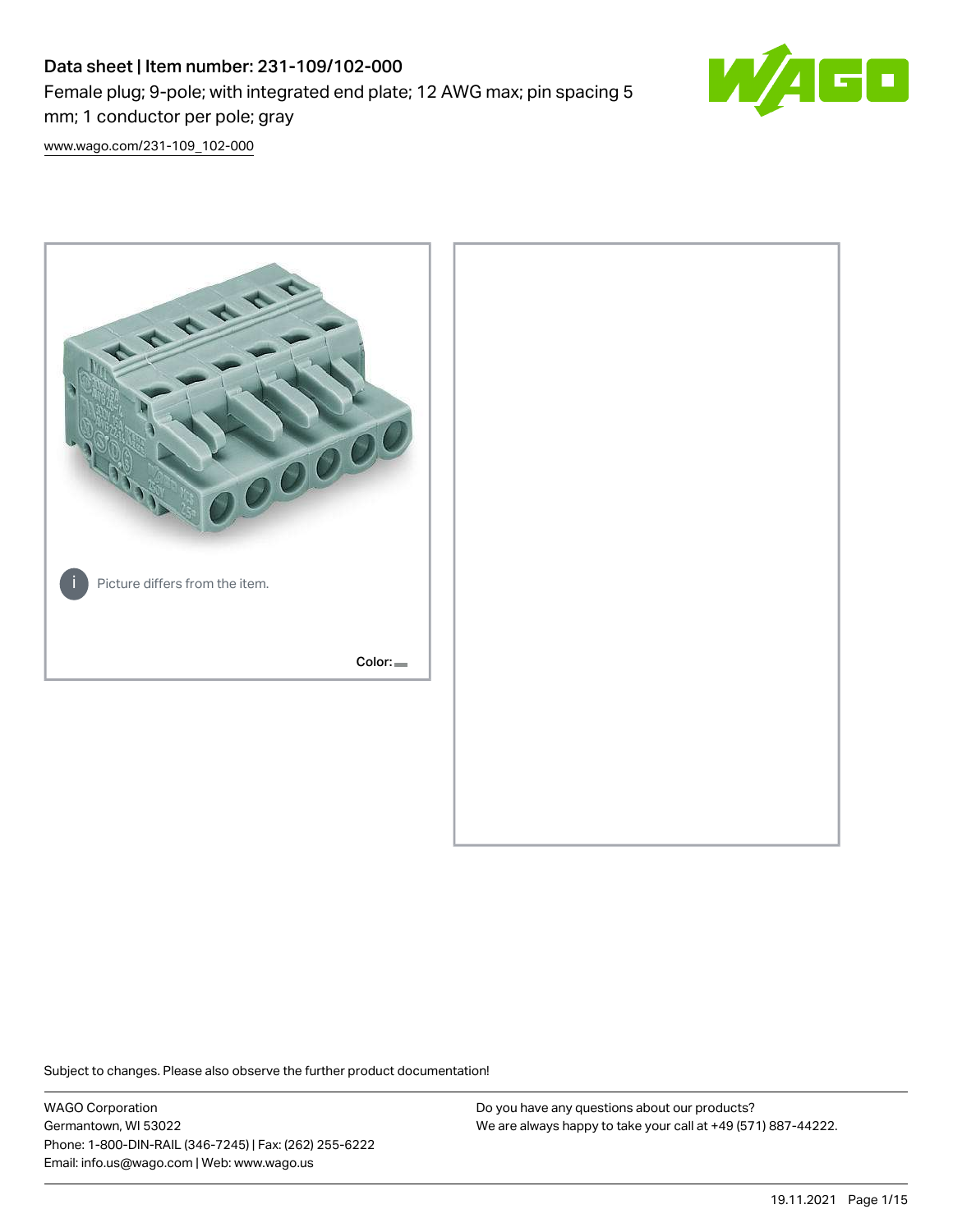

Dimensions in mm

L = pole no. x pin spacing

2- to 3-pole female connectors – one latch only

#### Item description

- **Universal connection for all conductor types**
- Easy cable pre-assembly and on-unit wiring via vertical and horizontal CAGE CLAMP<sup>®</sup> actuation  $\blacksquare$
- $\blacksquare$ Integrated test ports
- $\blacksquare$ With coding fingers

Subject to changes. Please also observe the further product documentation! Data

WAGO Corporation Germantown, WI 53022 Phone: 1-800-DIN-RAIL (346-7245) | Fax: (262) 255-6222 Email: info.us@wago.com | Web: www.wago.us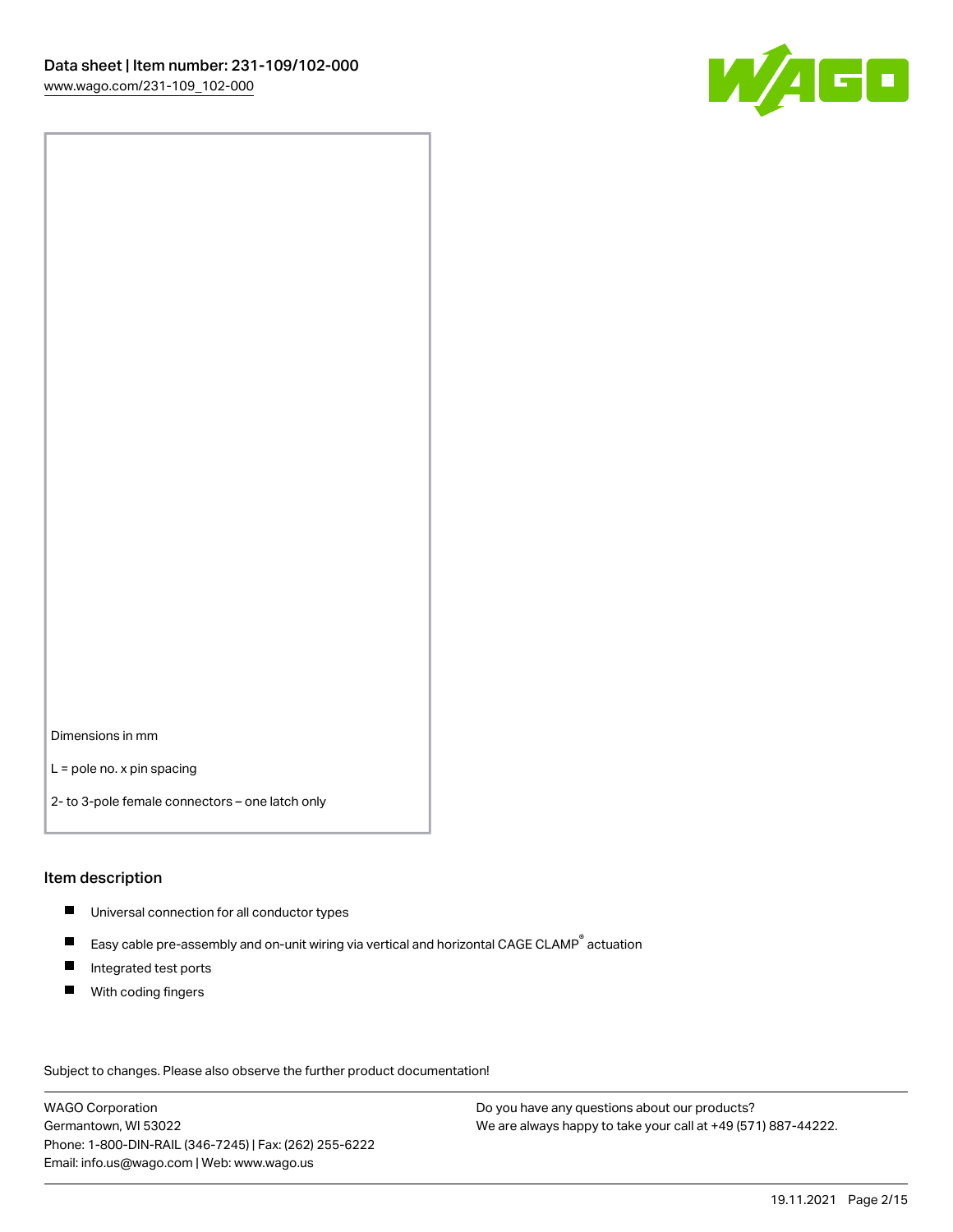

## Data Notes

| Safety information 1 | The MCS-MULTI CONNECTION SYSTEM includes connectors<br>without breaking capacity in accordance with DIN EN 61984. When<br>used as intended, these connectors must not be connected<br>/disconnected when live or under load. The circuit design should<br>ensure header pins, which can be touched, are not live when<br>unmated. |
|----------------------|-----------------------------------------------------------------------------------------------------------------------------------------------------------------------------------------------------------------------------------------------------------------------------------------------------------------------------------|
| Variants:            | Gold-plated or partially gold-plated contact surfaces<br>Other versions (or variants) can be requested from WAGO Sales or<br>configured at https://configurator.wago.com/                                                                                                                                                         |

## Electrical data

## IEC Approvals

| Ratings per                 | IEC/EN 60664-1                                                        |  |
|-----------------------------|-----------------------------------------------------------------------|--|
| Rated voltage (III / 3)     | 320 V                                                                 |  |
| Rated surge voltage (III/3) | 4 <sub>k</sub> V                                                      |  |
| Rated voltage (III/2)       | 320 V                                                                 |  |
| Rated surge voltage (III/2) | 4 <sub>k</sub> V                                                      |  |
| Nominal voltage (II/2)      | 630 V                                                                 |  |
| Rated surge voltage (II/2)  | 4 <sub>k</sub> V                                                      |  |
| Rated current               | 16A                                                                   |  |
| Legend (ratings)            | $(III / 2)$ $\triangle$ Overvoltage category III / Pollution degree 2 |  |

## UL Approvals

| Approvals per                  | UL 1059 |
|--------------------------------|---------|
| Rated voltage UL (Use Group B) | 300 V   |
| Rated current UL (Use Group B) | 15 A    |
| Rated voltage UL (Use Group D) | 300 V   |
| Rated current UL (Use Group D) | 10 A    |

## Ratings per UL

| Rated voltage UL 1977 | 600 V         |
|-----------------------|---------------|
| Rated current UL 1977 | $\sim$ $\sim$ |

## CSA Approvals

Approvals per CSA

Subject to changes. Please also observe the further product documentation!

| <b>WAGO Corporation</b>                                | Do you have any questions about our products?                 |
|--------------------------------------------------------|---------------------------------------------------------------|
| Germantown, WI 53022                                   | We are always happy to take your call at +49 (571) 887-44222. |
| Phone: 1-800-DIN-RAIL (346-7245)   Fax: (262) 255-6222 |                                                               |
| Email: info.us@wago.com   Web: www.wago.us             |                                                               |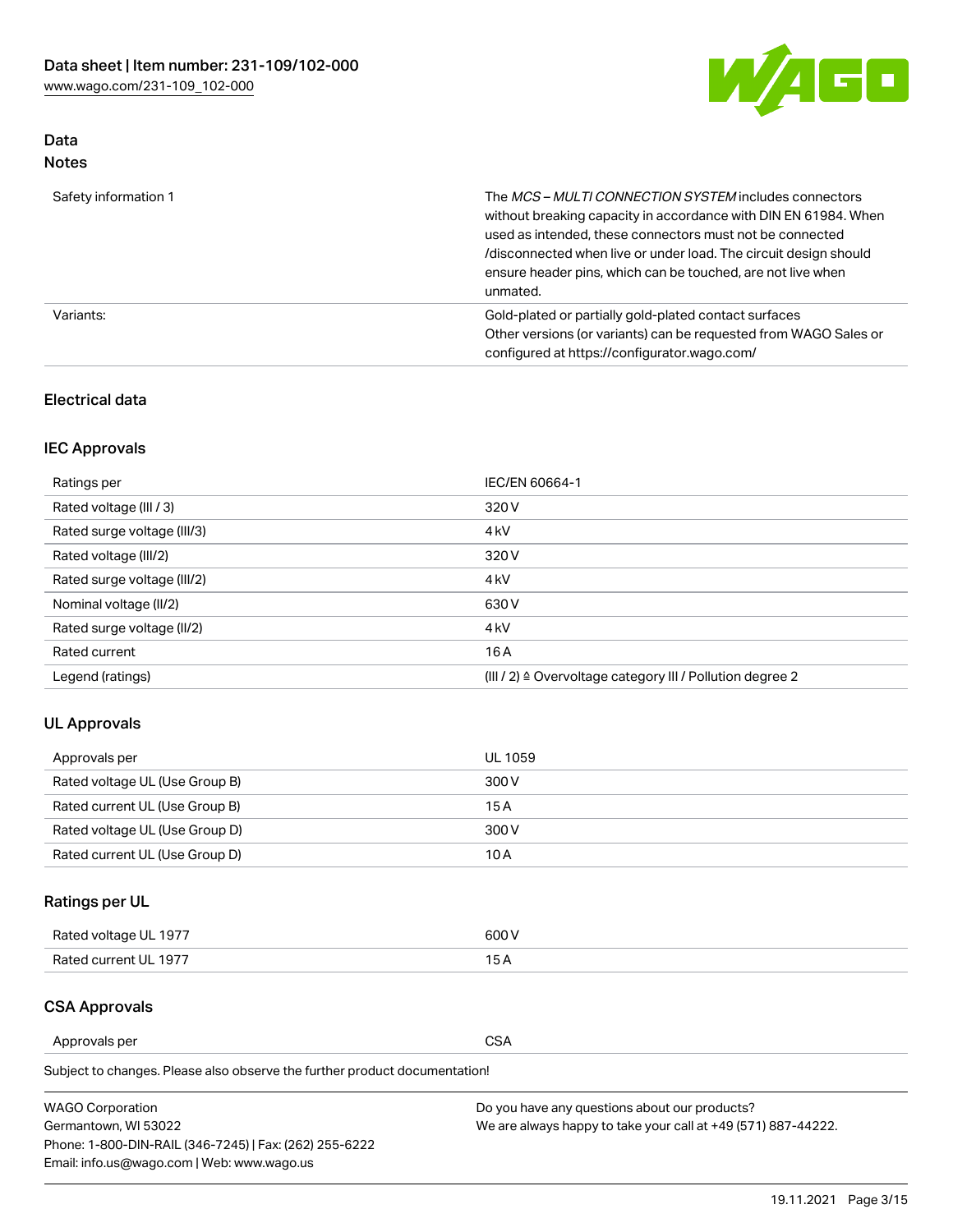[www.wago.com/231-109\\_102-000](http://www.wago.com/231-109_102-000)



| Rated voltage CSA (Use Group B) | 300 V |
|---------------------------------|-------|
| Rated current CSA (Use Group B) | 15 A  |
| Rated voltage CSA (Use Group D) | 300 V |
| Rated current CSA (Use Group D) | 10 A  |

### Connection data

| Total number of connection points |  |
|-----------------------------------|--|
| Total number of potentials        |  |
| Number of connection types        |  |
| Number of levels                  |  |

#### Connection 1

| Connection technology                             | CAGE CLAMP <sup>®</sup>                 |
|---------------------------------------------------|-----------------------------------------|
| Actuation type                                    | Operating tool                          |
| Solid conductor                                   | $0.08$ 2.5 mm <sup>2</sup> / 28  12 AWG |
| Fine-stranded conductor                           | $0.082.5$ mm <sup>2</sup> / 28  12 AWG  |
| Fine-stranded conductor; with insulated ferrule   | $0.251.5$ mm <sup>2</sup>               |
| Fine-stranded conductor; with uninsulated ferrule | $0.252.5$ mm <sup>2</sup>               |
| Strip length                                      | 89 mm / 0.31  0.35 inch                 |
| Number of poles                                   | 9                                       |
| Conductor entry direction to mating direction     | 0°                                      |

## Physical data

| Pin spacing | 5 mm / 0.197 inch    |
|-------------|----------------------|
| Width       | 45 mm / 1.772 inch   |
| Height      | 14.3 mm / 0.563 inch |
| Depth       | 26.5 mm / 1.043 inch |

#### Plug-in connection

| Contact type (pluggable connector)   | Female connector/socket |
|--------------------------------------|-------------------------|
| Connector (connection type)          | for conductor           |
| Mismating protection                 | No                      |
| Plugging without loss of pin spacing |                         |
| Locking of plug-in connection        | Without                 |

Subject to changes. Please also observe the further product documentation!

WAGO Corporation Germantown, WI 53022 Phone: 1-800-DIN-RAIL (346-7245) | Fax: (262) 255-6222 Email: info.us@wago.com | Web: www.wago.us Do you have any questions about our products? We are always happy to take your call at +49 (571) 887-44222.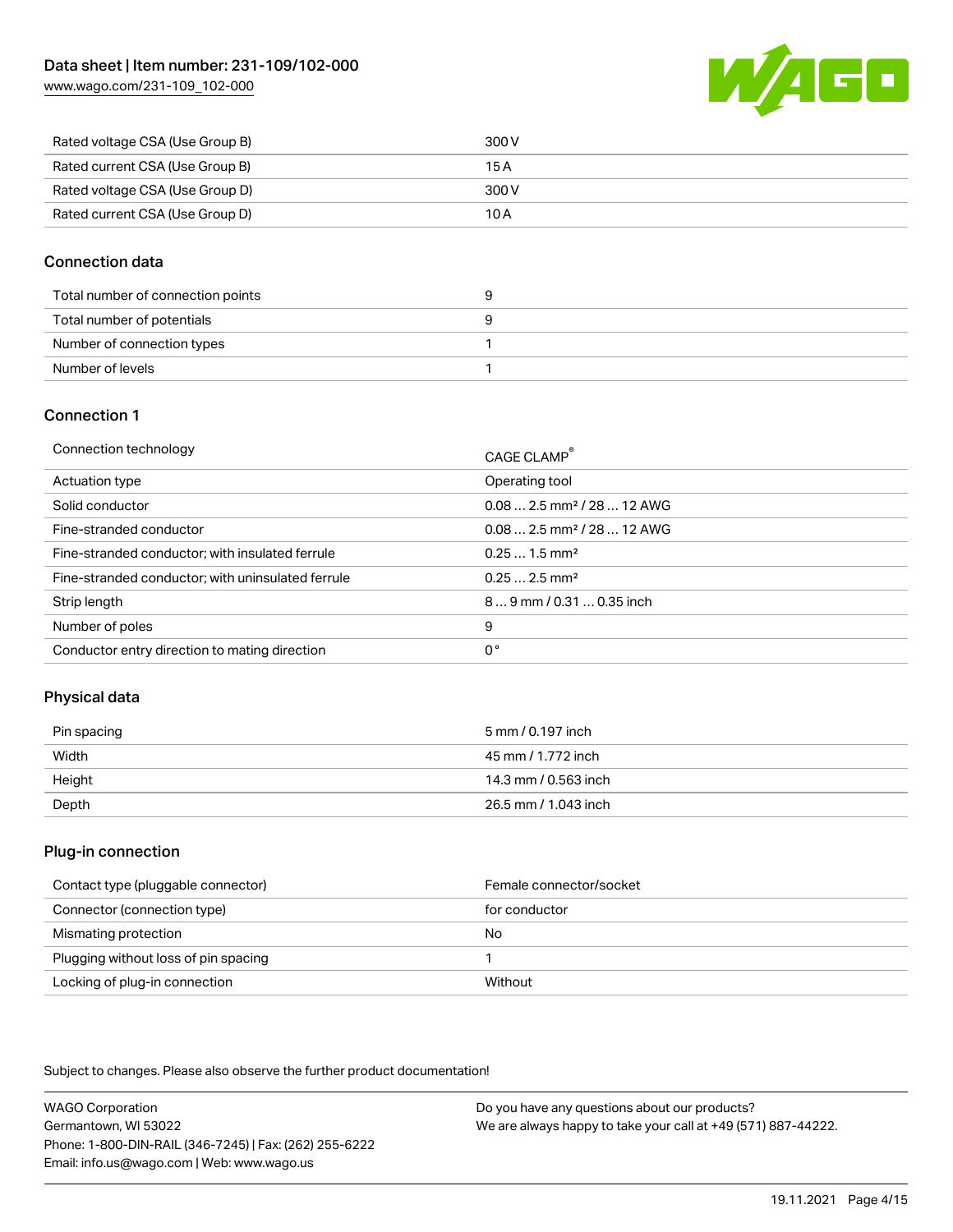

#### Material data

| Color                       | gray                              |
|-----------------------------|-----------------------------------|
| Material group              |                                   |
| Insulation material         | Polyamide (PA66)                  |
| Flammability class per UL94 | V <sub>0</sub>                    |
| Clamping spring material    | Chrome nickel spring steel (CrNi) |
| Contact material            | Copper alloy                      |
| Contact plating             | tin-plated                        |
| Fire load                   | 0.216 MJ                          |
| Weight                      | 15.7 <sub>g</sub>                 |

### Environmental requirements

| Limit temperature range<br>$\blacksquare$ . The contract of the contract of the contract of the contract of the contract of the contract of the contract of the contract of the contract of the contract of the contract of the contract of the contract of the | -60 … +85 °C |  |
|-----------------------------------------------------------------------------------------------------------------------------------------------------------------------------------------------------------------------------------------------------------------|--------------|--|
|-----------------------------------------------------------------------------------------------------------------------------------------------------------------------------------------------------------------------------------------------------------------|--------------|--|

#### Commercial data

| Product Group         | 3 (Multi Conn. System) |
|-----------------------|------------------------|
| PU (SPU)              | 50 Stück               |
| Packaging type        | box                    |
| Country of origin     | DE                     |
| <b>GTIN</b>           | 4044918363976          |
| Customs tariff number | 8536694040             |

#### Approvals / Certificates

#### Country specific Approvals

| Logo | Approval                               | <b>Additional Approval Text</b> | Certificate<br>name |
|------|----------------------------------------|---------------------------------|---------------------|
|      | CВ<br>DEKRA Certification B.V.         | IEC 61984                       | NL-39756            |
|      | <b>CSA</b><br>DEKRA Certification B.V. | C <sub>22.2</sub>               | LR 18677-<br>25     |

#### Ship Approvals

|      | ABS      |                          | - ك ا       |
|------|----------|--------------------------|-------------|
| Logo | Approval | Additional Approval Text | name        |
|      |          |                          | ∵ertificate |

Subject to changes. Please also observe the further product documentation!

| <b>WAGO Corporation</b>                                | Do you have any questions about our products?                 |
|--------------------------------------------------------|---------------------------------------------------------------|
| Germantown, WI 53022                                   | We are always happy to take your call at +49 (571) 887-44222. |
| Phone: 1-800-DIN-RAIL (346-7245)   Fax: (262) 255-6222 |                                                               |
| Email: info.us@wago.com   Web: www.wago.us             |                                                               |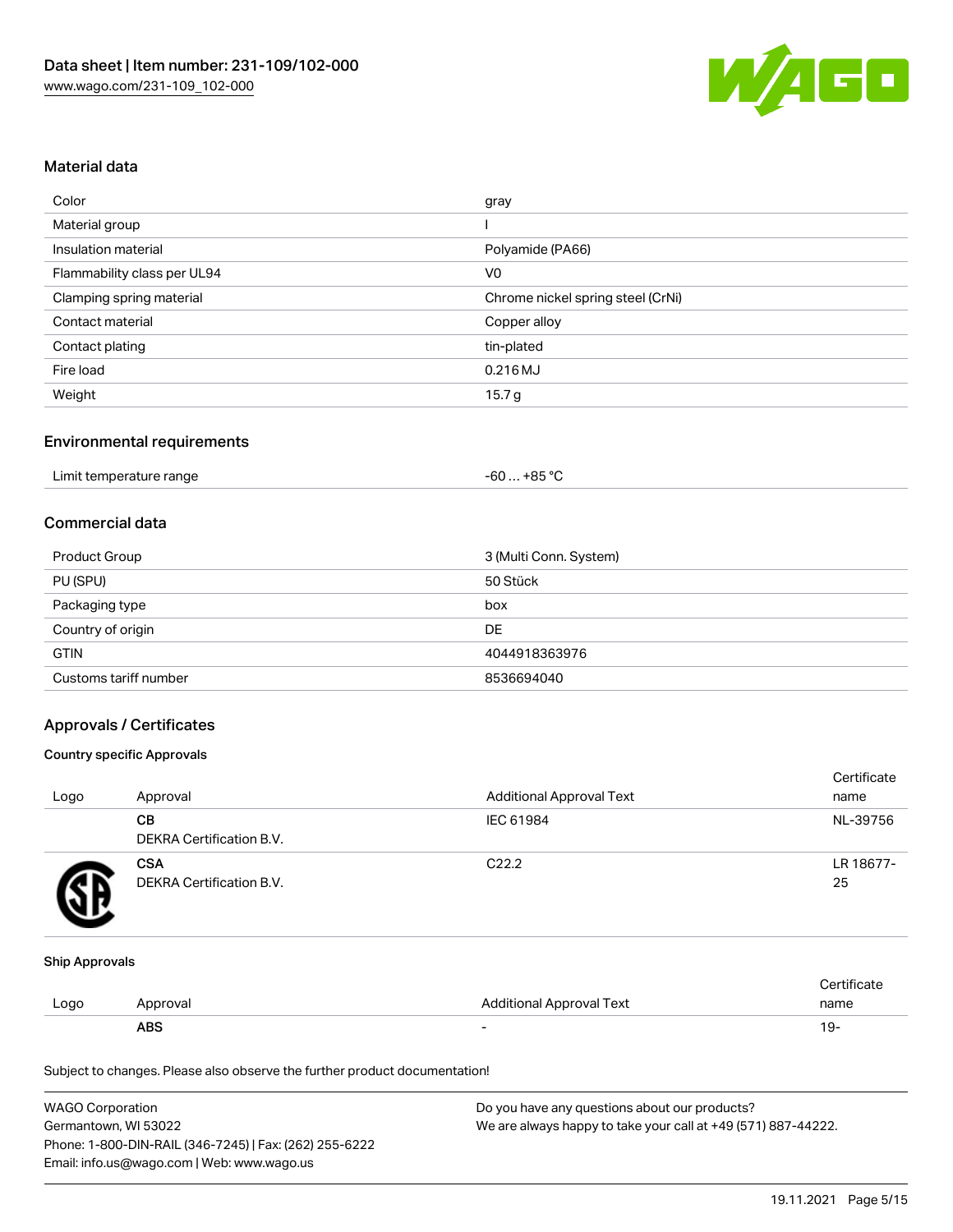Underwriters Laboratories Inc.



| <b>ABS</b>          | American Bureau of Shipping                             |                                 | HG1869876-<br><b>PDA</b> |
|---------------------|---------------------------------------------------------|---------------------------------|--------------------------|
| <b>BUNEAU</b>       | <b>BV</b><br>Bureau Veritas S.A.                        | IEC 60998                       | 11915/D0<br>BV           |
|                     | <b>DNV GL</b><br>Det Norske Veritas, Germanischer Lloyd |                                 | TAE000016Z               |
| <b>UL-Approvals</b> |                                                         |                                 |                          |
|                     |                                                         |                                 | Certificate              |
| Logo                | Approval                                                | <b>Additional Approval Text</b> | name                     |
|                     | UL                                                      | <b>UL 1059</b>                  | E45172                   |
|                     | Underwriters Laboratories Inc.                          |                                 |                          |
|                     | <b>UR</b>                                               | <b>UL 1977</b>                  | E45171                   |

## Counterpart

| <b>450000</b> | Item no.231-609<br>Male connector; 9-pole; Pin spacing 5 mm; gray                                              | www.wago.com/231-609         |
|---------------|----------------------------------------------------------------------------------------------------------------|------------------------------|
| data ta san   | Item no.231-139/001-000<br>Male header; 9-pole; THT; 1.0 x 1.0 mm solder pin; straight; pin spacing 5 mm; gray | www.wago.com/231-139/001-000 |
| RE            | Item no.231-439/001-000<br>Male header; 9-pole; THT; 1.0 x 1.0 mm solder pin; angled; pin spacing 5 mm; gray   | www.wago.com/231-439/001-000 |
|               |                                                                                                                |                              |

#### Optional accessories

Insulations stops

Insulation stop

Subject to changes. Please also observe the further product documentation!

WAGO Corporation Germantown, WI 53022 Phone: 1-800-DIN-RAIL (346-7245) | Fax: (262) 255-6222 Email: info.us@wago.com | Web: www.wago.us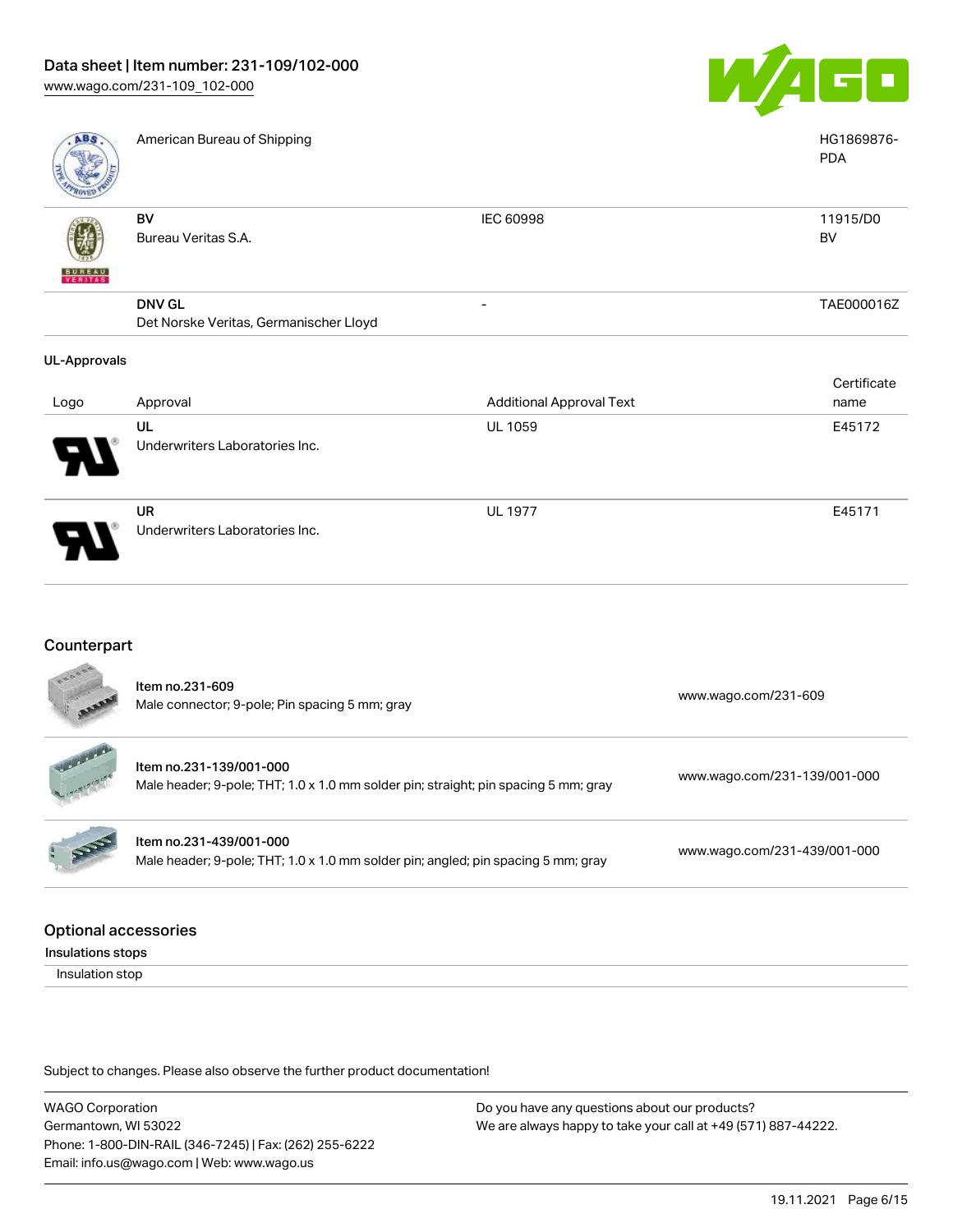[www.wago.com/231-109\\_102-000](http://www.wago.com/231-109_102-000)



Item no.: 231-672 Insulation stop; 0.75 - 1 mm²; dark gray



[www.wago.com/231-672](http://www.wago.com/231-672)

Item no.: 231-670 Insulation stop; 0.08-0.2 mm<sup>2</sup> / 0.2 mm<sup>2</sup> "s"; white [www.wago.com/231-670](http://www.wago.com/231-670) www.wago.com/231-670



Item no.: 231-671 Insulation stop; 0.25 - 0.5 mm²; light gray [www.wago.com/231-671](http://www.wago.com/231-671) www.wago.com/231-671



Item no.: 231-668 Lockout caps; for covering unused clamping units; gray [www.wago.com/231-668](http://www.wago.com/231-668)

**Jumpers** 

| Jumper          |                                                                           |                      |
|-----------------|---------------------------------------------------------------------------|----------------------|
|                 | Item no.: 231-905<br>Jumper; for conductor entry; 5-way; insulated; gray  | www.wago.com/231-905 |
|                 | Item no.: 231-903<br>Jumper; for conductor entry; 3-way; insulated; gray  | www.wago.com/231-903 |
|                 | Item no.: 231-907<br>Jumper; for conductor entry; 7-way; insulated; gray  | www.wago.com/231-907 |
| <b>CANADARY</b> | Item no.: 231-910<br>Jumper; for conductor entry; 10-way; insulated; gray | www.wago.com/231-910 |

| Item no.: 231-902                                   | www.wago.com/231-902 |
|-----------------------------------------------------|----------------------|
| Jumper; for conductor entry; 2-way; insulated; gray |                      |

Ferrules

| Ferrule |                                                                                                    |                      |
|---------|----------------------------------------------------------------------------------------------------|----------------------|
|         | Item no.: 216-101                                                                                  |                      |
|         | Ferrule; Sleeve for 0.5 mm <sup>2</sup> / AWG 22; uninsulated; electro-tin plated; silver-colored  | www.wago.com/216-101 |
|         | Item no.: 216-104                                                                                  |                      |
|         | Ferrule; Sleeve for 1.5 mm <sup>2</sup> / AWG 16; uninsulated; electro-tin plated; silver-colored  | www.wago.com/216-104 |
|         | Item no.: 216-106                                                                                  |                      |
|         | Ferrule; Sleeve for 2.5 mm <sup>2</sup> / AWG 14; uninsulated; electro-tin plated; silver-colored  | www.wago.com/216-106 |
|         | Item no.: 216-102                                                                                  |                      |
|         | Ferrule; Sleeve for 0.75 mm <sup>2</sup> / AWG 20; uninsulated; electro-tin plated; silver-colored | www.wago.com/216-102 |
|         | Item no.: 216-103                                                                                  |                      |
|         |                                                                                                    | www.wago.com/216-103 |

Subject to changes. Please also observe the further product documentation!

WAGO Corporation Germantown, WI 53022 Phone: 1-800-DIN-RAIL (346-7245) | Fax: (262) 255-6222 Email: info.us@wago.com | Web: www.wago.us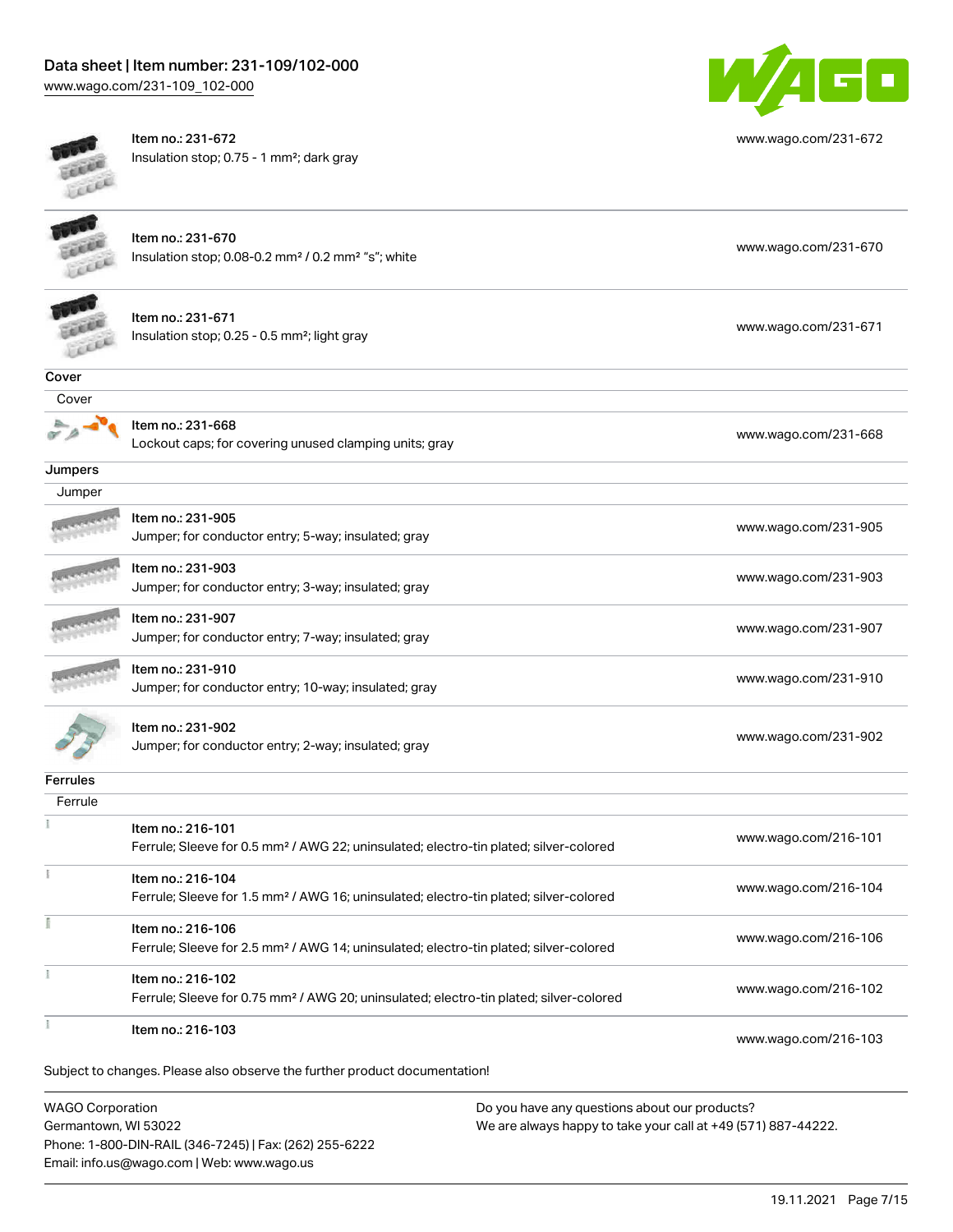[www.wago.com/231-109\\_102-000](http://www.wago.com/231-109_102-000)



|    | Ferrule; Sleeve for 1 mm <sup>2</sup> / AWG 18; uninsulated; electro-tin plated                                                                                                                   |                      |
|----|---------------------------------------------------------------------------------------------------------------------------------------------------------------------------------------------------|----------------------|
| Î. | Item no.: 216-123<br>Ferrule; Sleeve for 1 mm <sup>2</sup> / AWG 18; uninsulated; electro-tin plated; silver-colored                                                                              | www.wago.com/216-123 |
| Î. | Item no.: 216-122<br>Ferrule; Sleeve for 0.75 mm <sup>2</sup> / AWG 20; uninsulated; electro-tin plated; silver-colored                                                                           | www.wago.com/216-122 |
|    | Item no.: 216-124<br>Ferrule; Sleeve for 1.5 mm <sup>2</sup> / AWG 16; uninsulated; electro-tin plated                                                                                            | www.wago.com/216-124 |
|    | Item no.: 216-142<br>Ferrule; Sleeve for 0.75 mm <sup>2</sup> / 18 AWG; uninsulated; electro-tin plated; electrolytic copper; gastight<br>crimped; acc. to DIN 46228, Part 1/08.92                | www.wago.com/216-142 |
|    | Item no.: 216-132<br>Ferrule; Sleeve for 0.34 mm <sup>2</sup> / AWG 24; uninsulated; electro-tin plated                                                                                           | www.wago.com/216-132 |
| i. | Item no.: 216-121<br>Ferrule; Sleeve for 0.5 mm <sup>2</sup> / AWG 22; uninsulated; electro-tin plated; silver-colored                                                                            | www.wago.com/216-121 |
|    | Item no.: 216-143<br>Ferrule; Sleeve for 1 mm <sup>2</sup> / AWG 18; uninsulated; electro-tin plated; electrolytic copper; gastight<br>crimped; acc. to DIN 46228, Part 1/08.92                   | www.wago.com/216-143 |
| ĵ. | Item no.: 216-131<br>Ferrule; Sleeve for 0.25 mm <sup>2</sup> / AWG 24; uninsulated; electro-tin plated; silver-colored                                                                           | www.wago.com/216-131 |
|    | Item no.: 216-141<br>Ferrule; Sleeve for 0.5 mm <sup>2</sup> / 20 AWG; uninsulated; electro-tin plated; electrolytic copper; gastight<br>crimped; acc. to DIN 46228, Part 1/08.92                 | www.wago.com/216-141 |
| J. | Item no.: 216-152<br>Ferrule; Sleeve for 0.34 mm <sup>2</sup> / AWG 24; uninsulated; electro-tin plated                                                                                           | www.wago.com/216-152 |
|    | Item no.: 216-203<br>Ferrule; Sleeve for 1 mm <sup>2</sup> / AWG 18; insulated; electro-tin plated; red                                                                                           | www.wago.com/216-203 |
|    | Item no.: 216-202<br>Ferrule; Sleeve for 0.75 mm <sup>2</sup> / 18 AWG; insulated; electro-tin plated; gray                                                                                       | www.wago.com/216-202 |
| x  | Item no.: 216-151<br>Ferrule; Sleeve for 0.25 mm <sup>2</sup> / AWG 24; uninsulated; electro-tin plated                                                                                           | www.wago.com/216-151 |
| 1  | Item no.: 216-204<br>Ferrule; Sleeve for 1.5 mm <sup>2</sup> / AWG 16; insulated; electro-tin plated; black                                                                                       | www.wago.com/216-204 |
|    | Item no.: 216-144<br>Ferrule; Sleeve for 1.5 mm <sup>2</sup> / AWG 16; uninsulated; electro-tin plated; electrolytic copper; gastight<br>crimped; acc. to DIN 46228, Part 1/08.92; silver-colored | www.wago.com/216-144 |
|    | Item no.: 216-201<br>Ferrule; Sleeve for 0.5 mm <sup>2</sup> / 20 AWG; insulated; electro-tin plated; white                                                                                       | www.wago.com/216-201 |
|    | Item no.: 216-223<br>Ferrule; Sleeve for 1 mm <sup>2</sup> / AWG 18; insulated; electro-tin plated; red                                                                                           | www.wago.com/216-223 |

Subject to changes. Please also observe the further product documentation!

| <b>WAGO Corporation</b>                                | Do you have any questions about our products?                 |
|--------------------------------------------------------|---------------------------------------------------------------|
| Germantown, WI 53022                                   | We are always happy to take your call at +49 (571) 887-44222. |
| Phone: 1-800-DIN-RAIL (346-7245)   Fax: (262) 255-6222 |                                                               |
| Email: info.us@wago.com   Web: www.wago.us             |                                                               |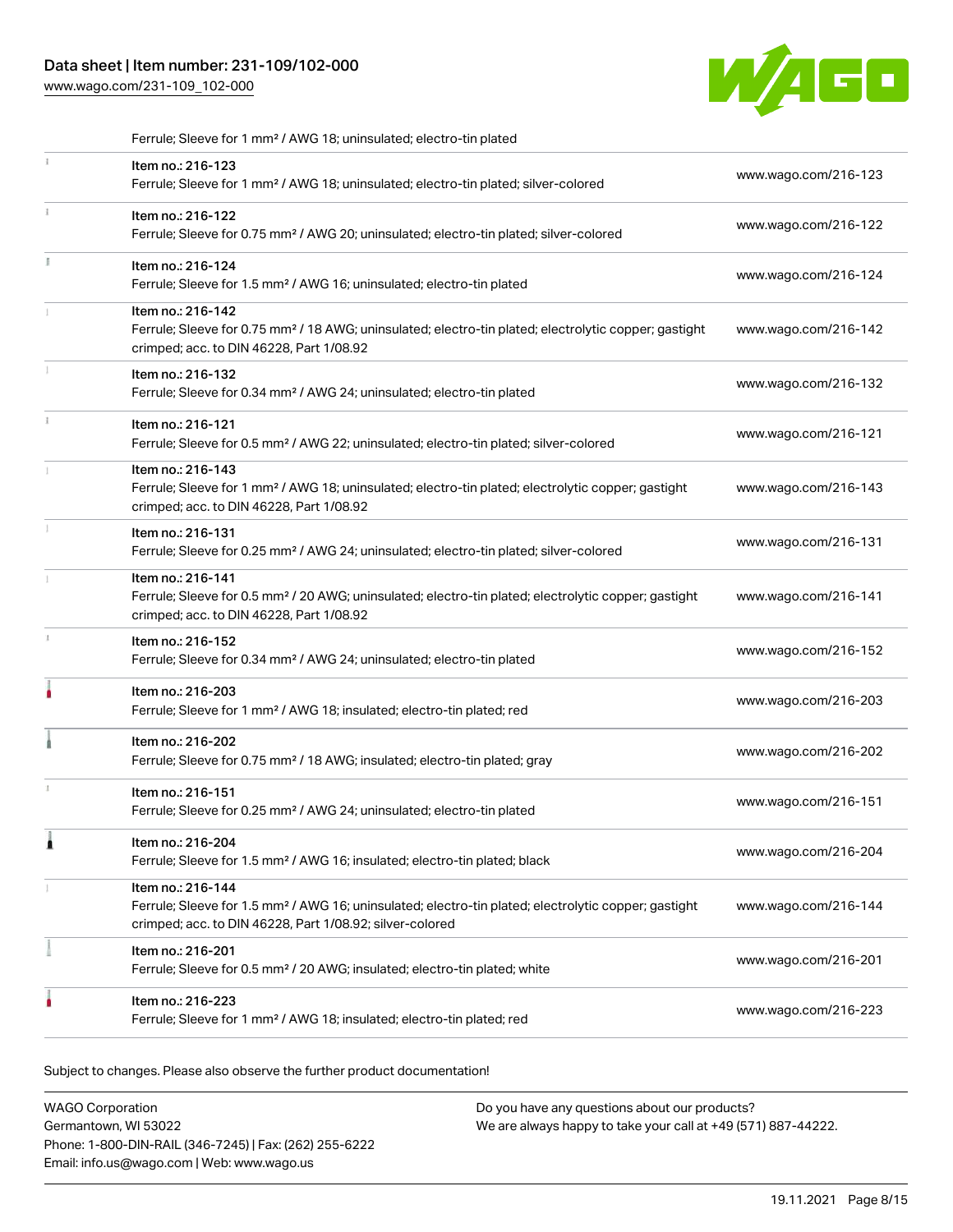[www.wago.com/231-109\\_102-000](http://www.wago.com/231-109_102-000)



|                       | Strain relief housing; gray                                                                                                                                                                             | www.wago.com/232-609 |
|-----------------------|---------------------------------------------------------------------------------------------------------------------------------------------------------------------------------------------------------|----------------------|
|                       | Item no.: 232-609                                                                                                                                                                                       |                      |
| Strain relief housing |                                                                                                                                                                                                         |                      |
| Strain relief         | Ferrule; Sleeve for 0.34 mm <sup>2</sup> / 22 AWG; insulated; electro-tin plated; green                                                                                                                 | www.wago.com/216-302 |
| ٠                     | Item no.: 216-322<br>Ferrule; Sleeve for 0.34 mm <sup>2</sup> / 22 AWG; insulated; electro-tin plated; green<br>Item no.: 216-302                                                                       | www.wago.com/216-322 |
|                       | Item no.: 216-321<br>Ferrule; Sleeve for 0.25 mm <sup>2</sup> / AWG 24; insulated; electro-tin plated; yellow                                                                                           | www.wago.com/216-321 |
|                       | Item no.: 216-301<br>Ferrule; Sleeve for 0.25 mm <sup>2</sup> / AWG 24; insulated; electro-tin plated; yellow                                                                                           | www.wago.com/216-301 |
|                       | Item no.: 216-262<br>Ferrule; Sleeve for 0.75 mm <sup>2</sup> / 18 AWG; insulated; electro-tin plated; electrolytic copper; gastight<br>crimped; acc. to DIN 46228, Part 4/09.90; gray                  | www.wago.com/216-262 |
| Ă                     | Item no.: 216-284<br>Ferrule; Sleeve for 1.5 mm <sup>2</sup> / AWG 16; insulated; electro-tin plated; electrolytic copper; gastight<br>crimped; acc. to DIN 46228, Part 4/09.90; black                  | www.wago.com/216-284 |
| Ă                     | Item no.: 216-264<br>Ferrule; Sleeve for 1.5 mm <sup>2</sup> / AWG 16; insulated; electro-tin plated; electrolytic copper; gastight<br>crimped; acc. to DIN 46228, Part 4/09.90; black                  | www.wago.com/216-264 |
| ۸                     | Item no.: 216-263<br>Ferrule; Sleeve for 1 mm <sup>2</sup> / AWG 18; insulated; electro-tin plated; electrolytic copper; gastight crimped; www.wago.com/216-263<br>acc. to DIN 46228, Part 4/09.90; red |                      |
| 1                     | Item no.: 216-244<br>Ferrule; Sleeve for 1.5 mm <sup>2</sup> / AWG 16; insulated; electro-tin plated; electrolytic copper; gastight<br>crimped; acc. to DIN 46228, Part 4/09.90; black                  | www.wago.com/216-244 |
|                       | Item no.: 216-243<br>Ferrule; Sleeve for 1 mm <sup>2</sup> / AWG 18; insulated; electro-tin plated; electrolytic copper; gastight crimped; www.wago.com/216-243<br>acc. to DIN 46228, Part 4/09.90; red |                      |
| Ă                     | Item no.: 216-224<br>Ferrule; Sleeve for 1.5 mm <sup>2</sup> / AWG 16; insulated; electro-tin plated; black                                                                                             | www.wago.com/216-224 |
|                       | Item no.: 216-221<br>Ferrule; Sleeve for 0.5 mm <sup>2</sup> / 20 AWG; insulated; electro-tin plated; white                                                                                             | www.wago.com/216-221 |
|                       | Item no.: 216-222<br>Ferrule; Sleeve for 0.75 mm <sup>2</sup> / 18 AWG; insulated; electro-tin plated; gray                                                                                             | www.wago.com/216-222 |
|                       | Item no.: 216-242<br>Ferrule; Sleeve for 0.75 mm <sup>2</sup> / 18 AWG; insulated; electro-tin plated; electrolytic copper; gastight<br>crimped; acc. to DIN 46228, Part 4/09.90; gray                  | www.wago.com/216-242 |
|                       | Item no.: 216-241<br>Ferrule; Sleeve for 0.5 mm <sup>2</sup> / 20 AWG; insulated; electro-tin plated; electrolytic copper; gastight<br>crimped; acc. to DIN 46228, Part 4/09.90; white                  | www.wago.com/216-241 |

Subject to changes. Please also observe the further product documentation! Tools

WAGO Corporation Germantown, WI 53022 Phone: 1-800-DIN-RAIL (346-7245) | Fax: (262) 255-6222 Email: info.us@wago.com | Web: www.wago.us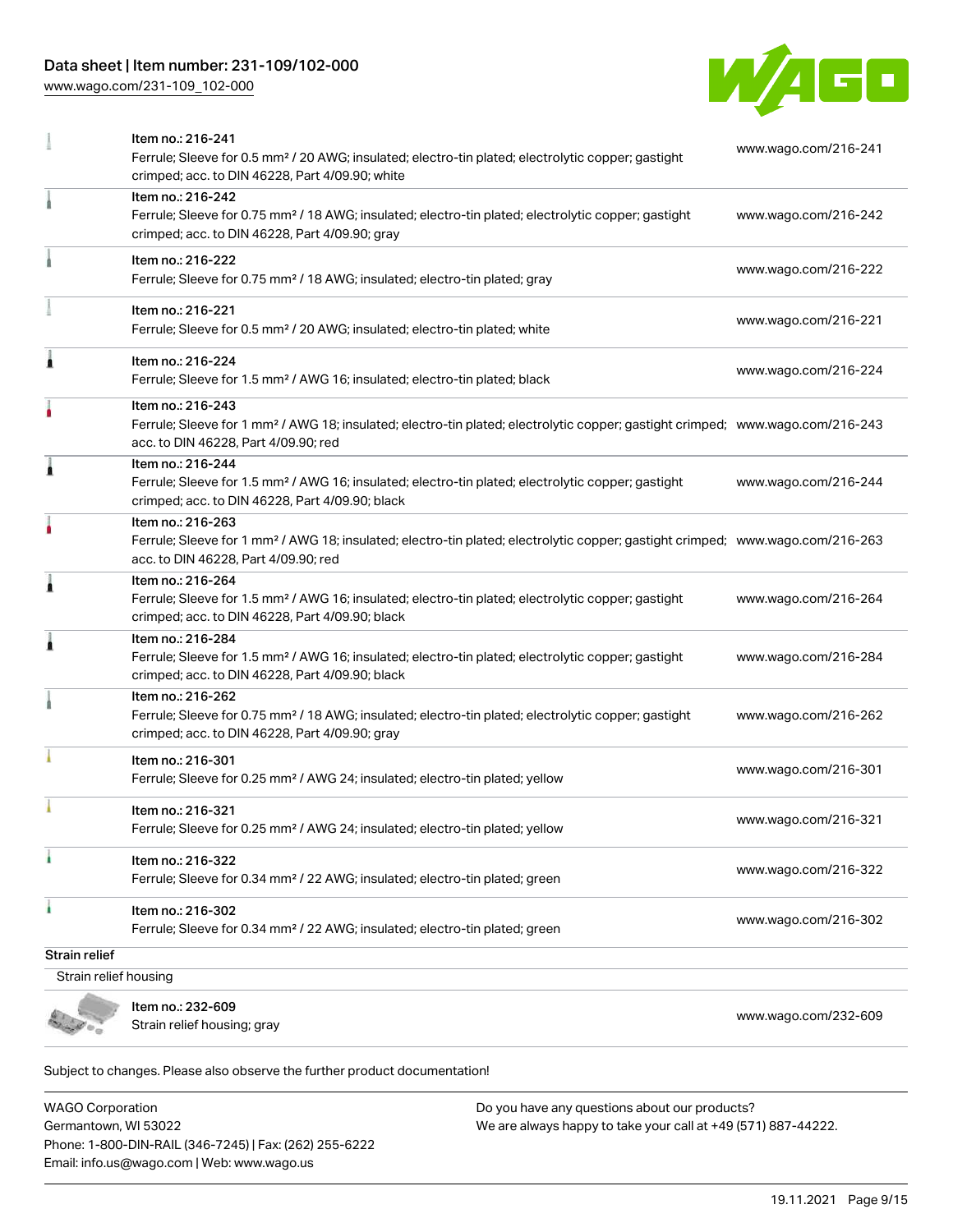[www.wago.com/231-109\\_102-000](http://www.wago.com/231-109_102-000)

WAGO Corporation Germantown, WI 53022

Phone: 1-800-DIN-RAIL (346-7245) | Fax: (262) 255-6222

Email: info.us@wago.com | Web: www.wago.us



| Tools               |                                                                                                                                     |                                  |
|---------------------|-------------------------------------------------------------------------------------------------------------------------------------|----------------------------------|
| Operating tool      |                                                                                                                                     |                                  |
|                     | Item no.: 209-130<br>Operating tool; suitable for 264, 280 and 281 Series; 1-way; of insulating material; white                     | www.wago.com/209-130             |
|                     | Item no.: 209-132<br>Operating tool; for connecting comb-style jumper bar; 2-way; of insulating material                            | www.wago.com/209-132             |
|                     | Item no.: 231-159<br>Operating tool; natural                                                                                        | www.wago.com/231-159             |
|                     | Item no.: 231-231<br>Combination operating tool; red                                                                                | www.wago.com/231-231             |
|                     | Item no.: 231-131<br>Operating tool; made of insulating material; 1-way; loose; white                                               | www.wago.com/231-131             |
|                     | Item no.: 231-291<br>Operating tool; made of insulating material; 1-way; loose; red                                                 | www.wago.com/231-291             |
|                     | Item no.: 280-432<br>Operating tool; made of insulating material; 2-way; white                                                      | www.wago.com/280-432             |
|                     | Item no.: 280-434<br>Operating tool; made of insulating material; 4-way                                                             | www.wago.com/280-434             |
|                     | Item no.: 280-437<br>Operating tool; made of insulating material; 7-way                                                             | www.wago.com/280-437             |
|                     | Item no.: 280-440<br>Operating tool; made of insulating material; 10-way                                                            | www.wago.com/280-440             |
|                     | Item no.: 280-435<br>Operating tool; made of insulating material; 5-way; gray                                                       | www.wago.com/280-435             |
|                     | Item no.: 280-436<br>Operating tool; made of insulating material; 6-way                                                             | www.wago.com/280-436             |
|                     | Item no.: 280-438<br>Operating tool; made of insulating material; 8-way                                                             | www.wago.com/280-438             |
|                     | Item no.: 280-433<br>Operating tool; made of insulating material; 3-way                                                             | www.wago.com/280-433             |
| Marking accessories |                                                                                                                                     |                                  |
| Marking strip       |                                                                                                                                     |                                  |
|                     | Item no.: 210-331/500-103<br>Marking strips; as a DIN A4 sheet; MARKED; 1-12 (300x); Height of marker strip: 2.3 mm/0.091 in; Strip | www.wago.com/210-331<br>/500-103 |

Do you have any questions about our products?

We are always happy to take your call at +49 (571) 887-44222.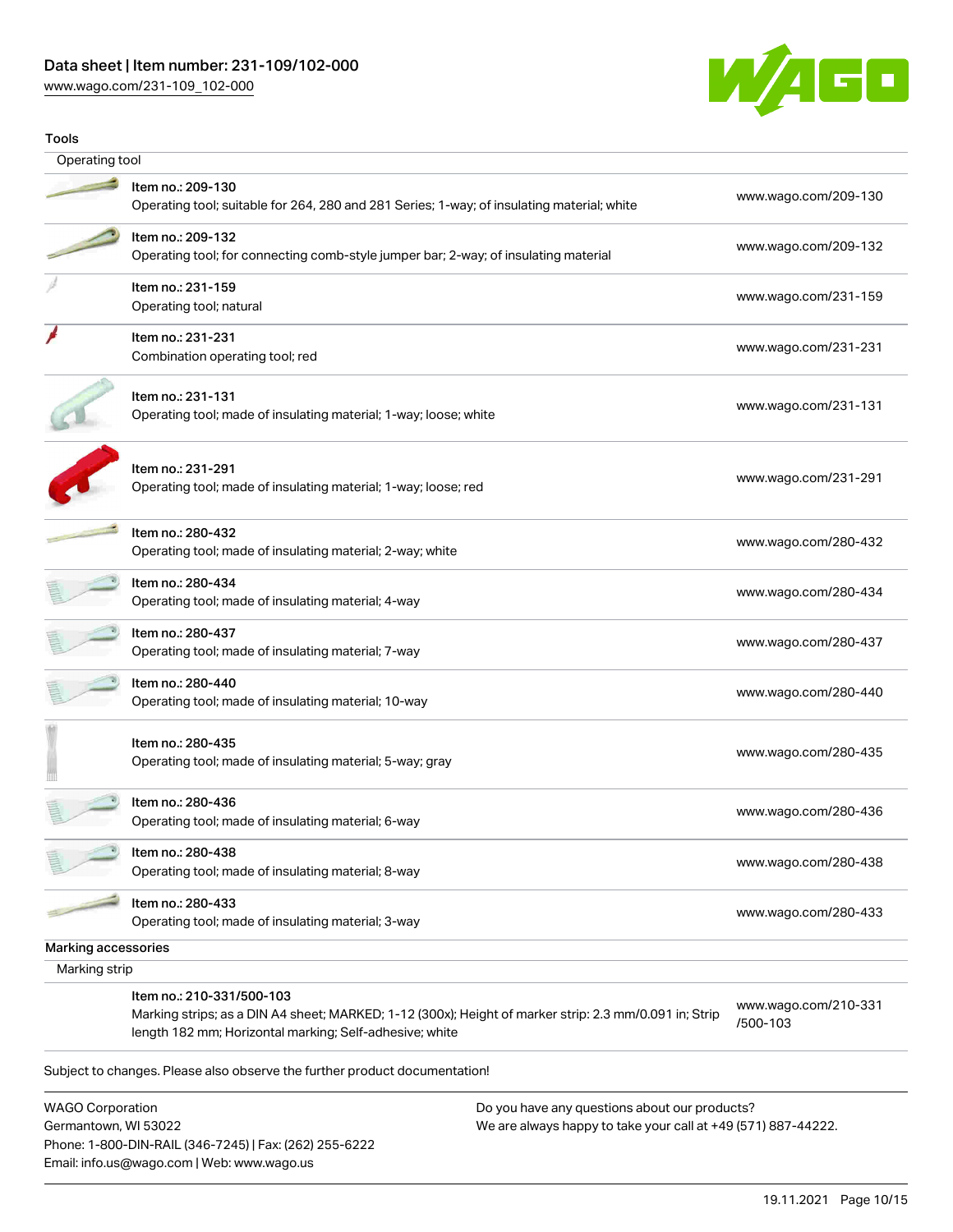Item no.: 210-331/500-104



## Marking strips; as a DIN A4 sheet; MARKED; 13-24 (300x); Height of marker strip: 2.3 mm/0.091 in; Strip length 182 mm; Horizontal marking; Self-adhesive; white [www.wago.com/210-331](http://www.wago.com/210-331/500-104) [/500-104](http://www.wago.com/210-331/500-104) Item no.: 210-332/500-202 Marking strips; as a DIN A4 sheet; MARKED; 1-16 (160x); Height of marker strip: 3 mm; Strip length 182 mm; Horizontal marking; Self-adhesive; white [www.wago.com/210-332](http://www.wago.com/210-332/500-202) [/500-202](http://www.wago.com/210-332/500-202) Item no.: 210-332/500-206 Marking strips; as a DIN A4 sheet; MARKED; 33-48 (160x); Height of marker strip: 3 mm; Strip length 182 mm; Horizontal marking; Self-adhesive; white [www.wago.com/210-332](http://www.wago.com/210-332/500-206) [/500-206](http://www.wago.com/210-332/500-206) Item no.: 210-332/500-205 Marking strips; as a DIN A4 sheet; MARKED; 1-32 (80x); Height of marker strip: 3 mm; Strip length 182 mm; Horizontal marking; Self-adhesive; white [www.wago.com/210-332](http://www.wago.com/210-332/500-205) [/500-205](http://www.wago.com/210-332/500-205) Item no.: 210-332/500-204 Marking strips; as a DIN A4 sheet; MARKED; 17-32 (160x); Height of marker strip: 3 mm; Strip length 182 mm; Horizontal marking; Self-adhesive; white [www.wago.com/210-332](http://www.wago.com/210-332/500-204) [/500-204](http://www.wago.com/210-332/500-204) Testing accessories Testing accessories Item no.: 210-136 Test plug; 2 mm Ø; with 500 mm cable [www.wago.com/210-136](http://www.wago.com/210-136) Item no.: 231-661 Test plugs for female connectors; for 5 mm and 5.08 mm pin spacing; 2,50 mm²; light gray [www.wago.com/231-661](http://www.wago.com/231-661) Downloads Documentation Additional Information Technical explanations 2019 Apr 3 pdf 2.0 MB [Download](https://www.wago.com/global/d/1435602) CAD files CAD data 2D/3D Models 231-109/102-000 URL [Download](https://www.wago.com/global/d/3D_URLS_231-109_102-000) CAE data EPLAN Data Portal 231-109/102-000 URL [Download](https://www.wago.com/global/d/EPLAN_URLS_231-109%252F102-000) ZUKEN Portal 231-109/102-000 URL [Download](https://www.wago.com/global/d/Zuken_URLS_231-109_102-000)

Subject to changes. Please also observe the further product documentation!

WAGO Corporation Germantown, WI 53022 Phone: 1-800-DIN-RAIL (346-7245) | Fax: (262) 255-6222 Email: info.us@wago.com | Web: www.wago.us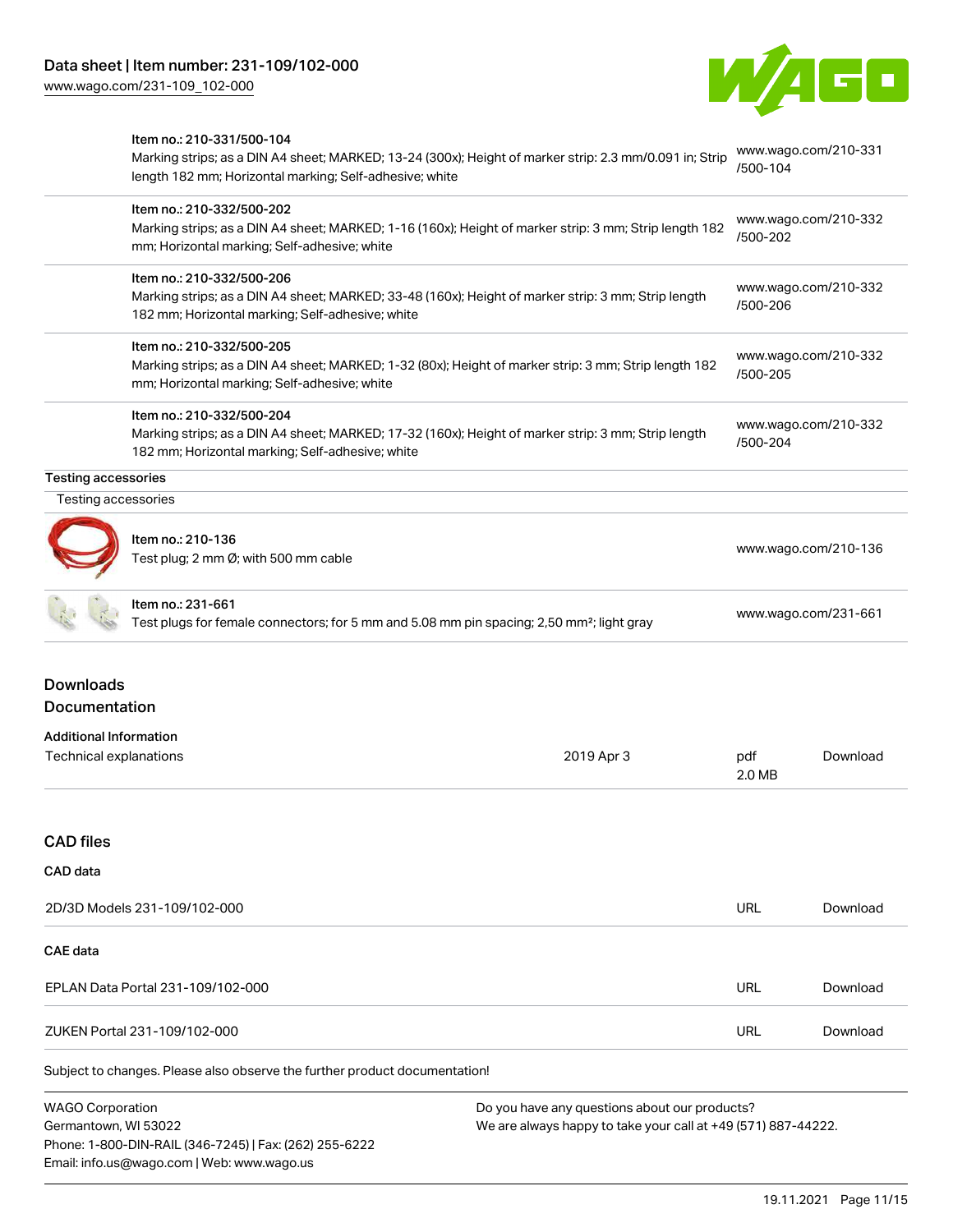

| EPLAN Data Portal 231-109/102-000                                                                                                                                 | URL | Download |
|-------------------------------------------------------------------------------------------------------------------------------------------------------------------|-----|----------|
| <b>Environmental Product Compliance</b>                                                                                                                           |     |          |
| <b>Compliance Search</b>                                                                                                                                          |     |          |
| Environmental Product Compliance 231-109/102-000                                                                                                                  | URL | Download |
| 1-conductor female connector; CAGE CLAMP <sup>®</sup> ; 2.5 mm <sup>2</sup> ; Pin spacing 5 mm; 9-pole;<br>with integrated end plate; 2,50 mm <sup>2</sup> ; gray |     |          |

#### Installation Notes



Total pole number for female connectors

= pole number for male header

#### Application



Female connectors with a built-in end plate require no extra space, while maintaining the nominal cross-section. This means: Total length of female connectors is reduced to "pole no. x pin spacing"!

Subject to changes. Please also observe the further product documentation!

WAGO Corporation Germantown, WI 53022 Phone: 1-800-DIN-RAIL (346-7245) | Fax: (262) 255-6222 Email: info.us@wago.com | Web: www.wago.us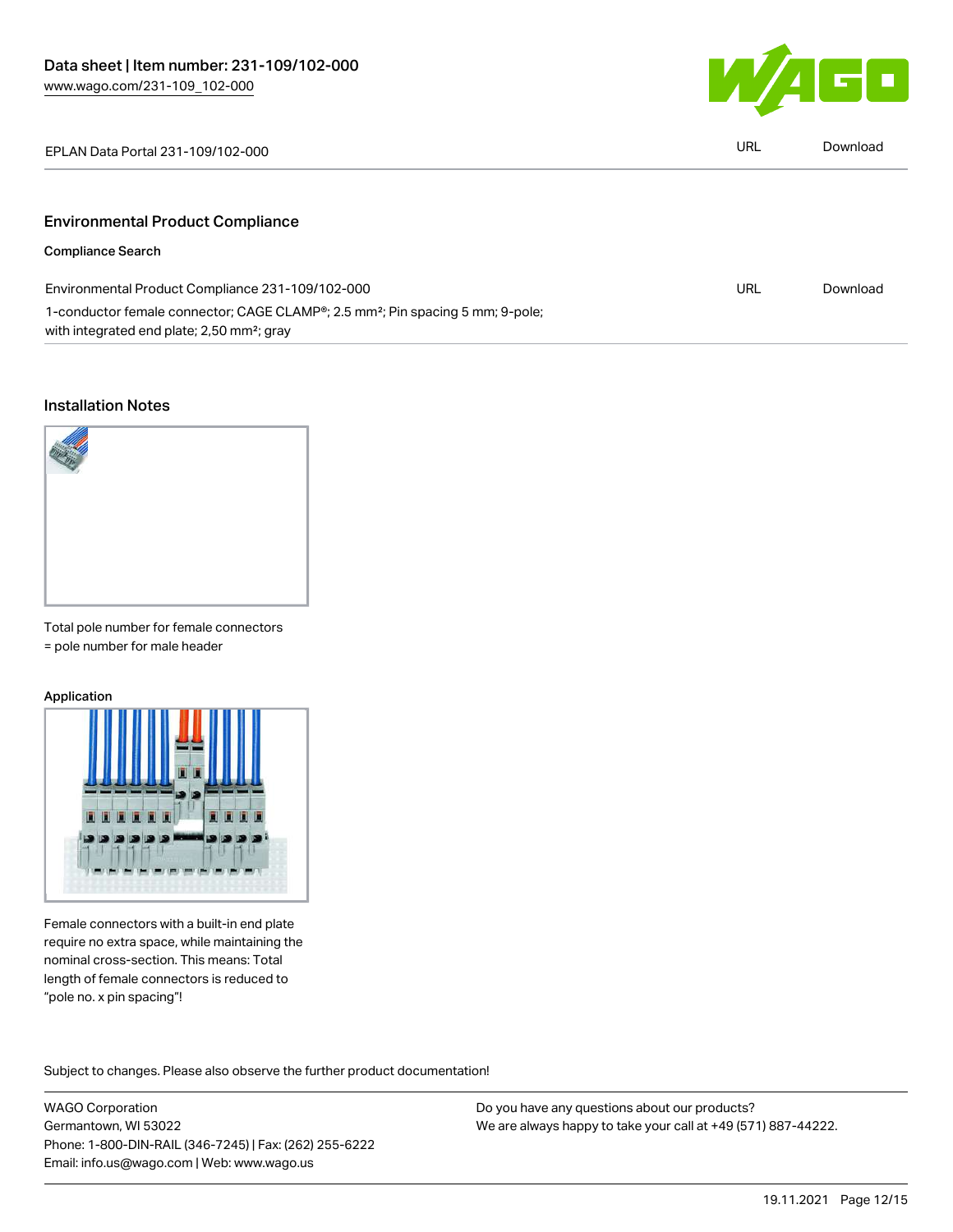



Inserting a conductor via 3.5 mm screwdriver – CAGE CLAMP® actuation parallel to conductor entry.



Inserting a conductor via 3.5 mm screwdriver – CAGE CLAMP® actuation perpendicular to conductor entry.



Inserting a conductor into CAGE CLAMP® unit via operating lever (231-291).



Inserting a conductor via operating tool.



Coding a female connector by removing coding finger(s).

Subject to changes. Please also observe the further product documentation!

WAGO Corporation Germantown, WI 53022 Phone: 1-800-DIN-RAIL (346-7245) | Fax: (262) 255-6222 Email: info.us@wago.com | Web: www.wago.us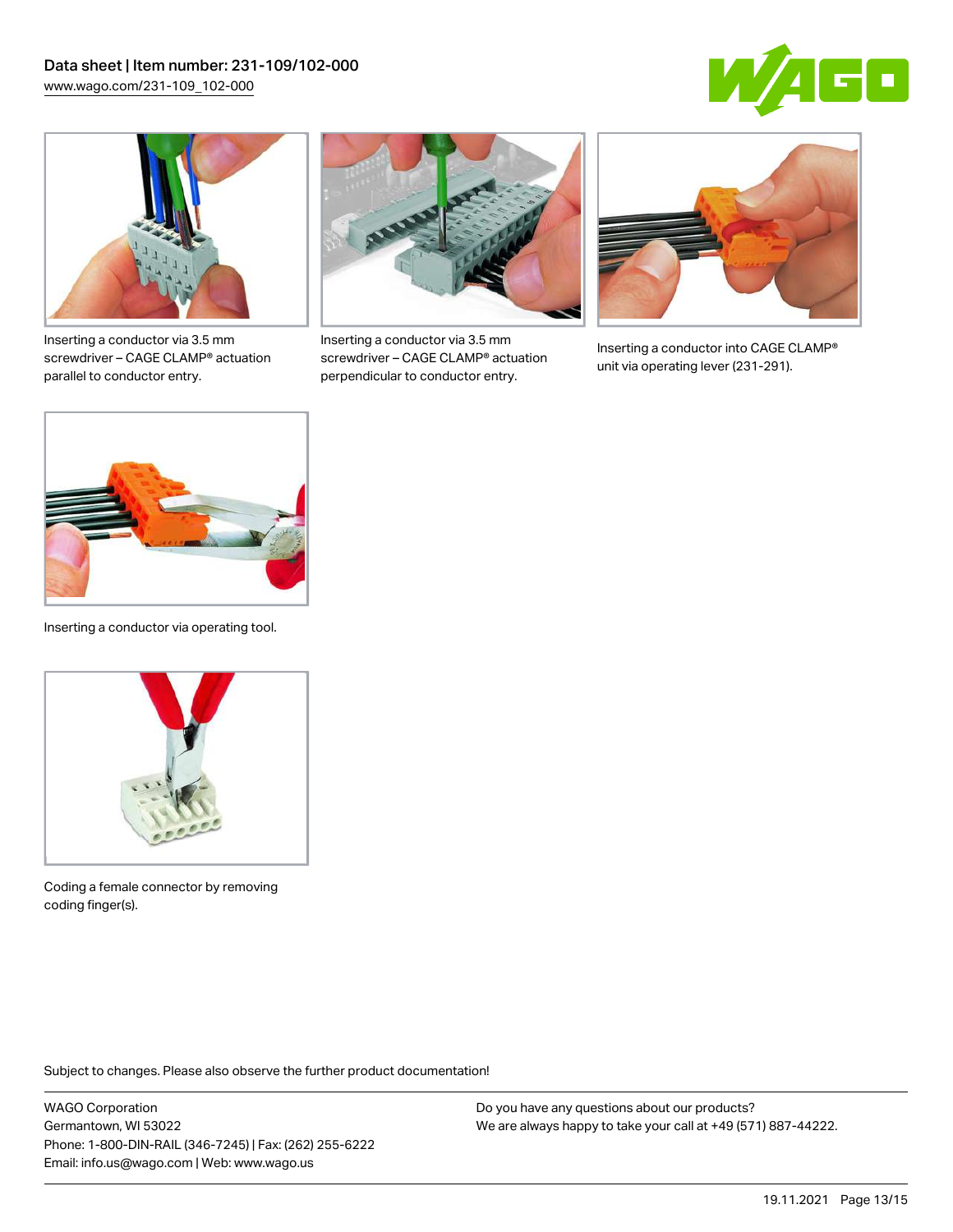



Testing – female connector with CAGE CLAMP®

Integrated test ports for testing perpendicular to conductor entry via 2 or 2.3 mm Ø test plug

Installation



Male connector with strain relief plate



Strain relief housing shown with a male connector equipped with CAGE CLAMP®



Labeling via direct marking or self-adhesive strips.

Subject to changes. Please also observe the further product documentation! Product family

WAGO Corporation Germantown, WI 53022 Phone: 1-800-DIN-RAIL (346-7245) | Fax: (262) 255-6222 Email: info.us@wago.com | Web: www.wago.us